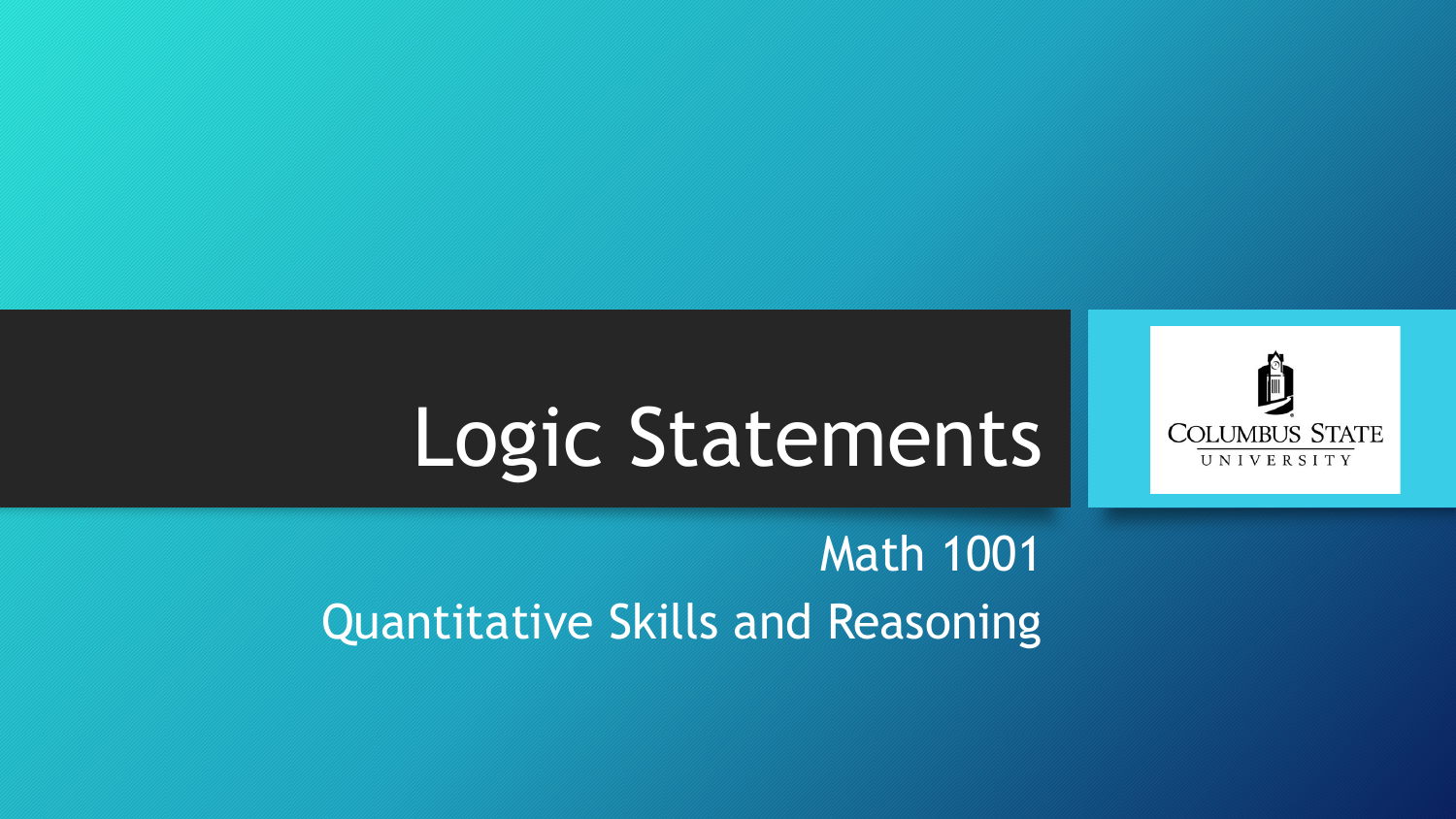## Types of Sentences

• All languages contain different types of sentences, such as statements, questions, and commands.

#### • For instance:

- "Help your brother." is a command.
- "How is the weather?" is a question.
- "Your cooking is delicious!" is an opinion.
- "There are 12 months in a year." is a statement of fact.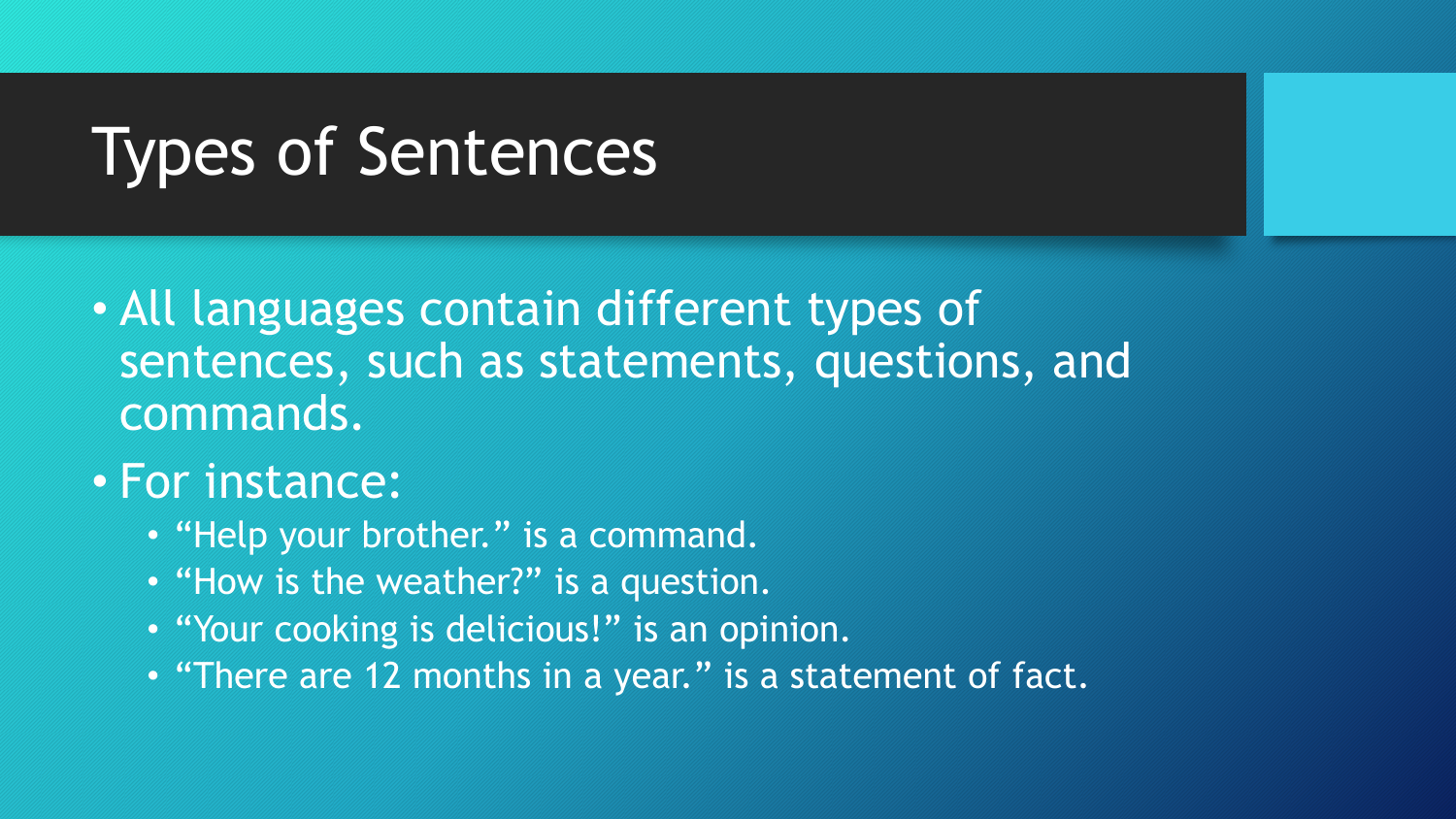#### **Statements**

- A **statement** is a declarative sentence that is either true or false, but not both true and false.
- It is not necessary to determine whether a sentence is true to determine whether or not it is a statement.
- For instance, the statement, "Michael Phelps won six gold medals in the 2012 Olympics."
	- You may not know if the sentence is true, but you do know that the sentence is either true or it is false, and that it is not both true and false.
	- Thus, you know that the sentence is a statement.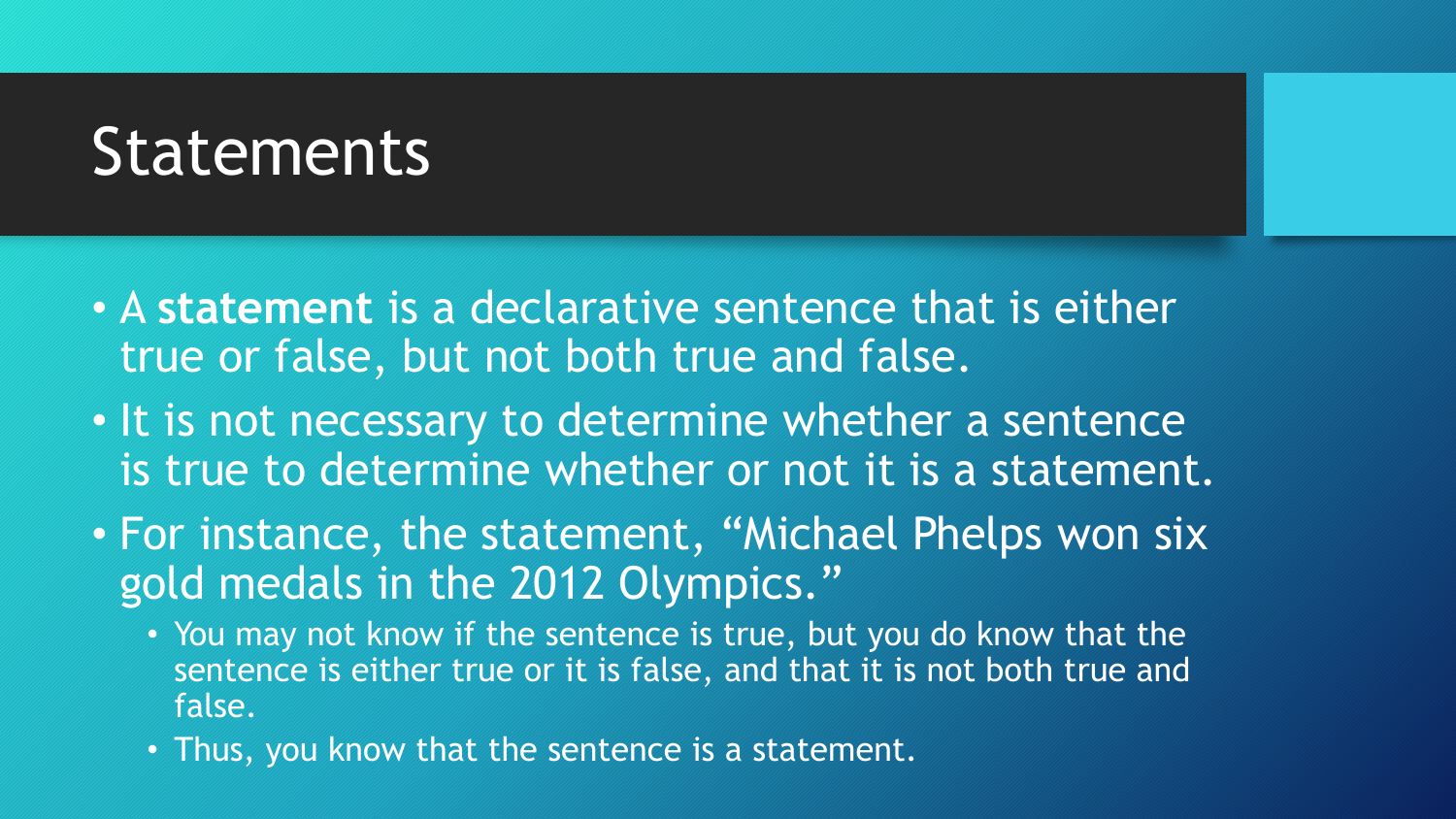### Identify Statements

• Determine whether each sentence is a statement.

• 136,771 is a composite number.

Statement

- When are office hours? Not a statement
- *Jurassic Park* was directed by Steven Spielberg. Statement
- $x 2 = 6$ . Open Statement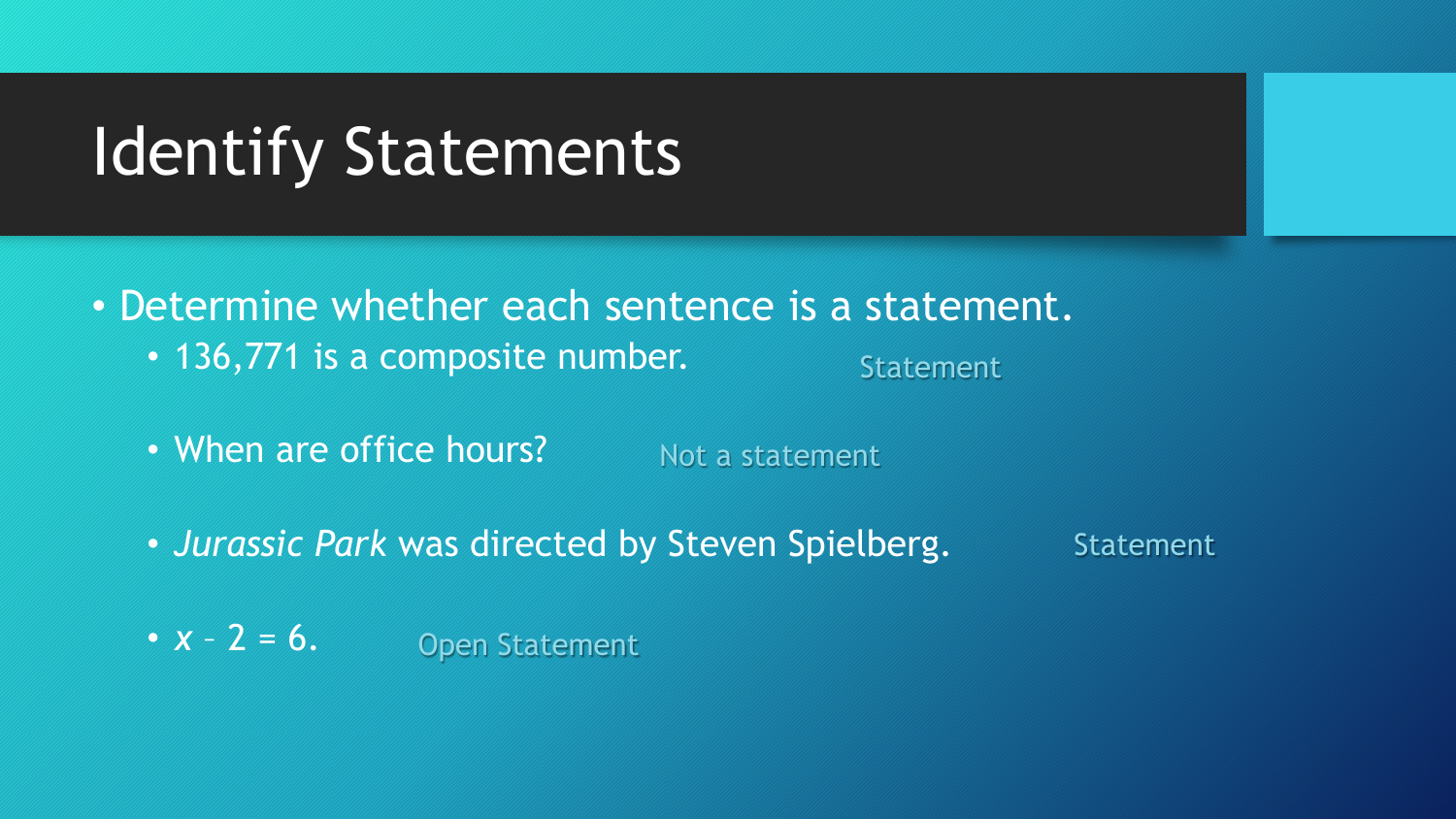### Truth Value and Truth Tables

- The **truth value** of a simple statement is either true (T) or false (F).
- A **truth table** is a table that shows the truth value of a statement for all possible truth values of its simple statements.
- The only connective that can be applied to one simple statement is *negation*, so we focus on that first.
- Negation, or *not*, allows us to reverse the meaning of a simple statement, thus changing its truth value.
- We use the  $\sim$  symbol to indicate negation.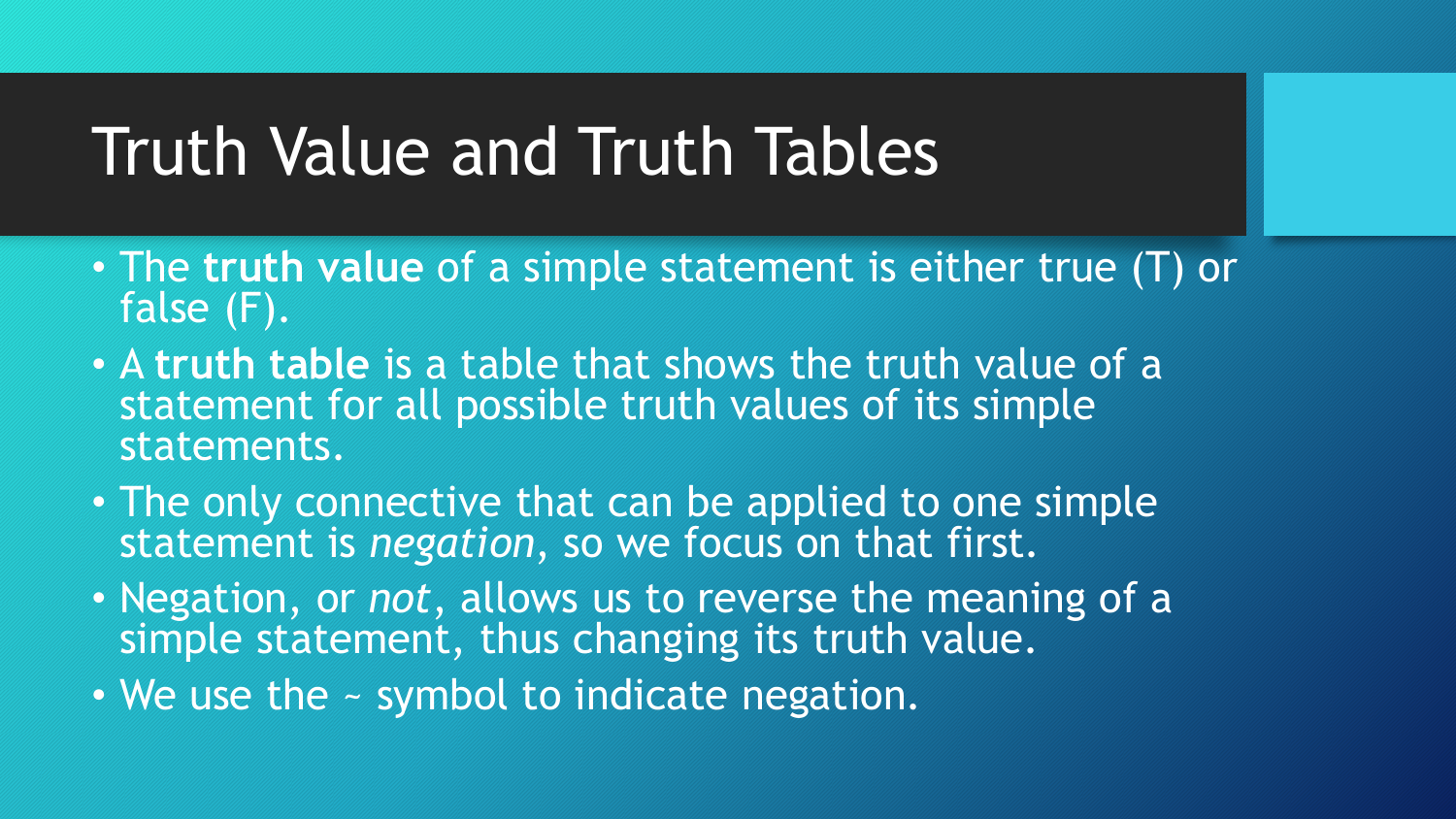## Truth Value and Truth Tables

- The *negation* of the statement "It is raining" is the statement "It is *not* raining."
- Let p be the statement "It is raining." Then ~p is the negation, the statement "It is *not* raining."
- The negation of the negation of a statement is the original statement.
	- $\sim$  (*~p*) = *p*
- Truth table for ~*p*:

| $\boldsymbol{p}$ | $-p$ |
|------------------|------|
| $\blacklozenge$  | F    |
| F                | T    |